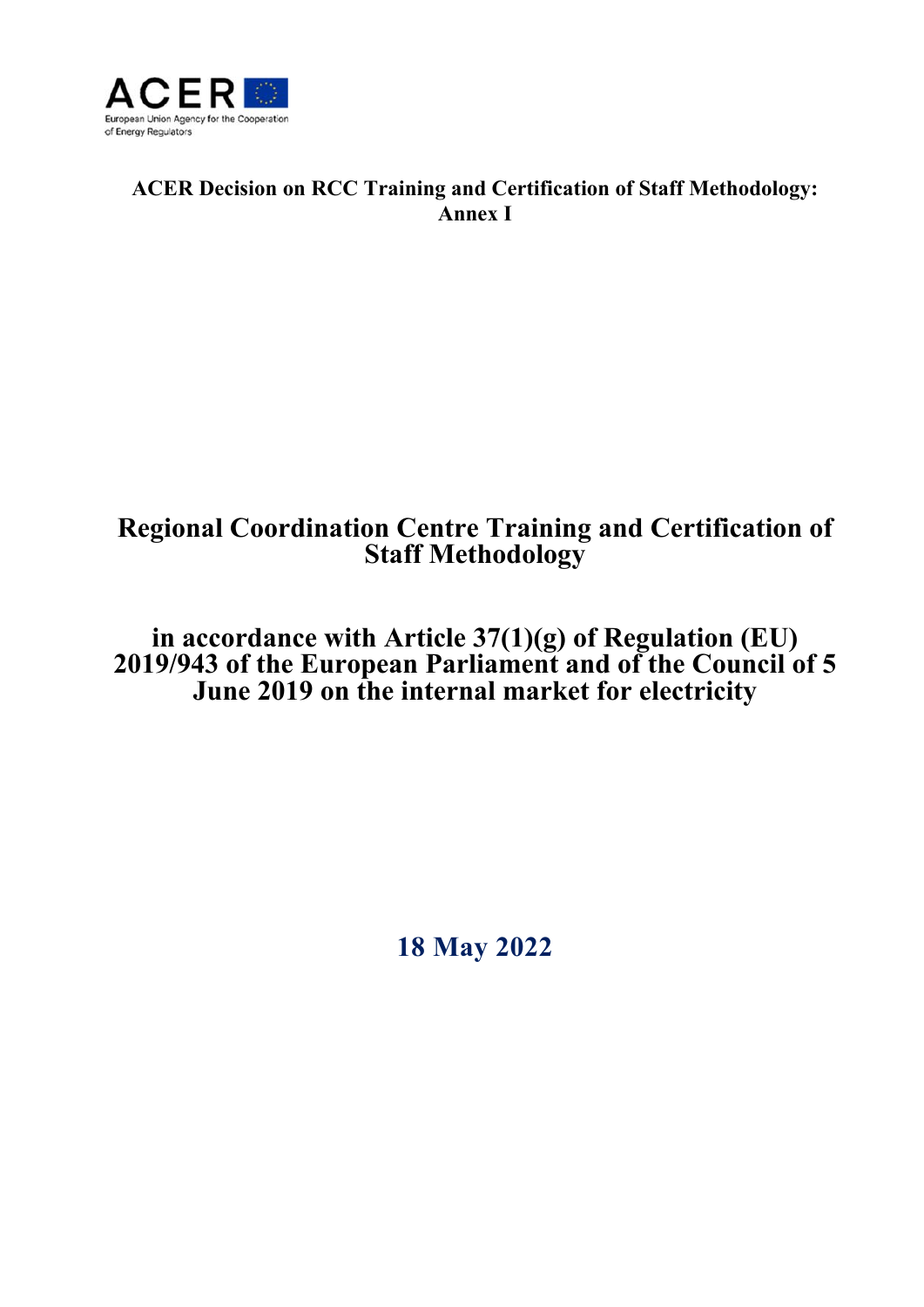# Contents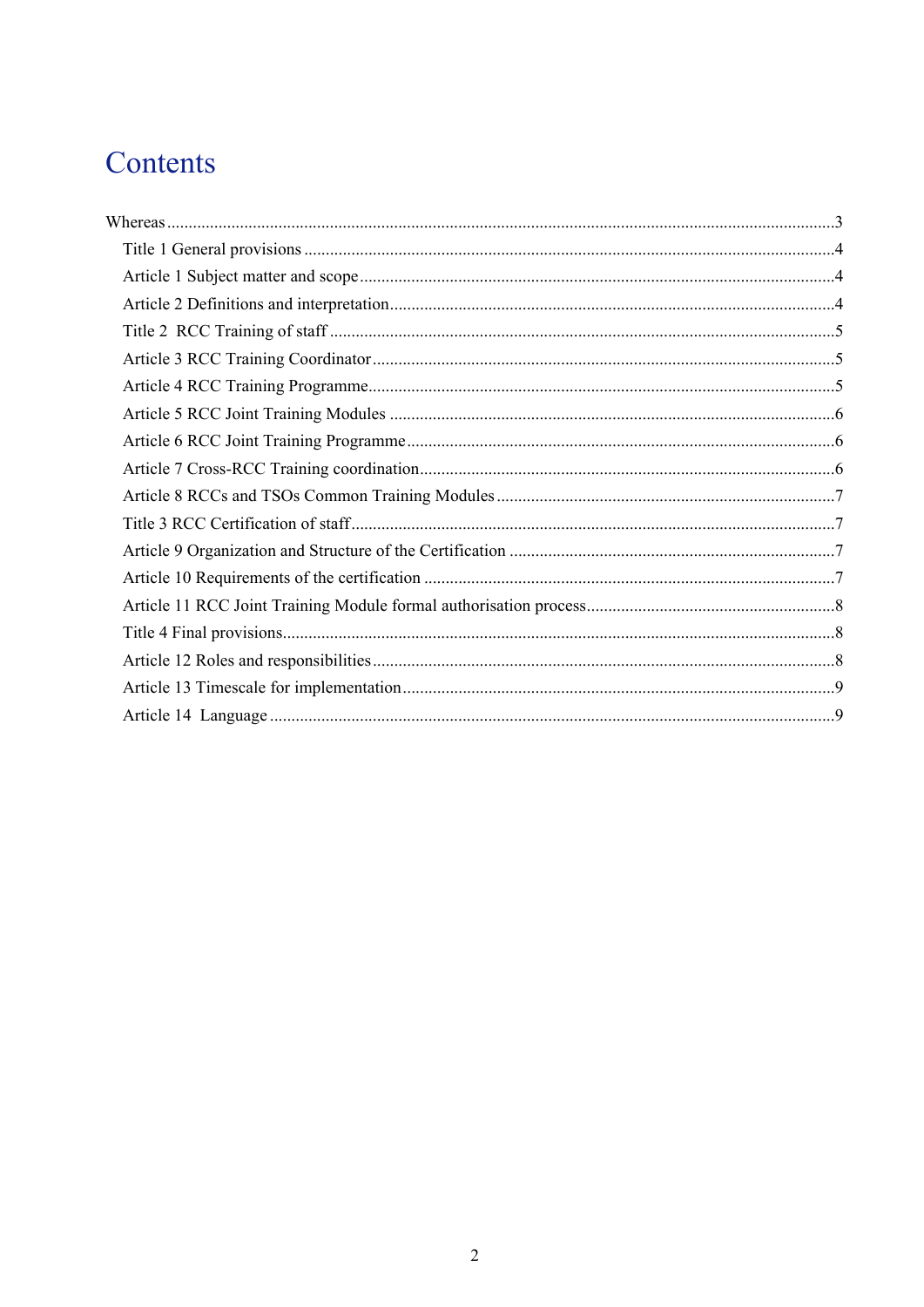#### **Whereas**

- (1) Regulation (EU) 2019/943 of the European Parliament and of the Council of 5 June 2019 on the internal market for electricity (hereafter referred to as "Regulation (EU)  $2019/943"$ )<sup>1</sup>, sets the basis for an efficient achievement of the objectives of the Energy Union and in particular the climate and energy framework for 2030 through establishing a modern design for the European Union's electricity market, adapted to the new realities of the market. Regulation (EU) 2019/943 was developed and adopted as part of the EU Clean Energy Package for All Europeans.
- (2) Article 35 of Regulation (EU) 2019/943 provides for the establishment of Regional Coordination Centres (hereafter referred to as "RCCs") while Article 37(1) lists the RCCs' tasks. According to Article  $37(1)(g)$ , RCCs shall carry out training and certification of staff working for RCCs, while point 12 of Annex I of Regulation (EU) 2019/943 provides further details.
- (3) This document sets out the methodology for training and certification of staff working for RCCs (hereafter referred to as the "methodology"), developed by the European Network of Transmission System Operators for Electricity (ENTSO-E) in accordance with Regulation (EU) 2019/943 and in particular Article  $37(1)(g)$  and Article  $37(5)$  on the obligation of the RCCs to carry out training and certification of staff working for the RCCs. This methodology provides definitions and sets out the RCC training and certification process. Training and certification of the staff of the transmission system operators (TSOs) is excluded from the scope of this proposal.
- (4) This proposal acknowledges Article 61 of Commission Regulation (EU) 2017/1485 of 2 August 2017 establishing a guideline on electricity transmission system operation<sup>2</sup>.
- (5) Synchronous areas do not stop at the Union's borders and can include the territory of third countries. The Union, Member States and TSOs should aim for secure system operation inside all synchronous areas across the Union. They should support third countries in applying similar rules to those contained in Regulation (EU) 2019/943. ENTSO-E should facilitate cooperation between Union TSOs and third country TSOs and their RCCs concerning secure system operation.
- (6) In this respect, recital 70 Regulation (EU) 2019/943 further stresses the need for close cooperation with Member States, the Energy Community Contracting Parties and other third countries which apply Regulation (EU) 2019/943 or are part of the synchronous area of Continental Europe. This cooperation should cover all matters concerning the development of an integrated electricity trading region and ensure that no measures are taken that endanger the further integration of electricity markets or security of supply of Member States and Contracting Parties.
- (7) This document provides that all TSOs of those SORs neighbouring third country TSOs should endeavour where necessary to enter into agreements setting the basis for their technical cooperation and compliance with the relevant EU legislation.

l

<sup>&</sup>lt;sup>1</sup> European Union (2019), Regulation (EU) 2019/943 on the internal market for electricity adopted by the European Union and of the Council of 5 June 2019 (hereinafter "Regulation (EU) 2019/943"), available at: https://eurlex.europa.eu/legal-content/EN/TXT/?uri=CELEX%3A32019R0943

 $\sqrt[2]{\text{OJ L } 220}$ , 25.8.2017, p. 1–120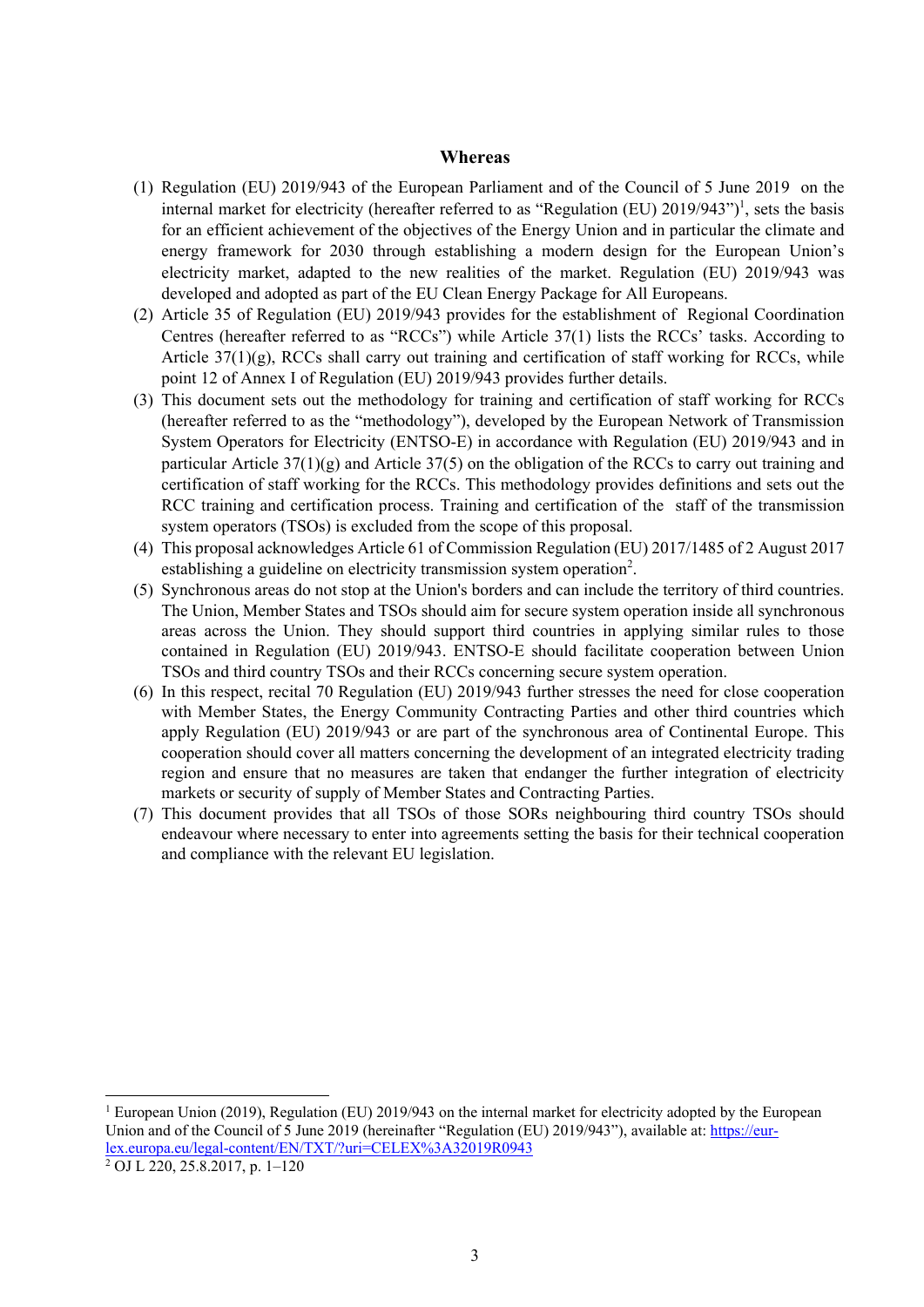# **Title 1 General provisions**

# **Article 1 Subject matter and scope**

- 1. This methodology establishes the process to prepare and carry out mandatory training and certification programmes for all RCC Operators.
- 2. The methodology applies to all aspects of the training and certification needed for the RCCs to perform the tasks that the RCCs carry out in accordance with Article 37(1) and Annex I of Regulation (EU) 2019/943, as well as any additional tasks which may be added according to Article 37(2) of Regulation (EU) 2019/943 or according to any new regulation, which would enter into force in the future, including those related to any regional desk established according to Article 44(2) of Regulation (EU) 2019/943.
- 3. The RCC Training programmes and modules are defined by RCCs.

# **Article 2 Definitions and interpretation**

- 1. For the purposes of this methodology, the following terms will be used:
	- a. "'RCC Training Programme" means a general framework of all aspect related to training (including Training Modules and RCC annual Training Plan) and certification. The RCC Training Programme is made per each RCC;
	- b. "RCC Annual Training Plan" means the annual schedule for RCC training activities and certification. The RCC annual Training plan is made per each RCC;
	- c. "Training Module" means the content of the training needed to operate part of or a complete task, or several tasks which are interrelated. The content includes at least training material, pedagogical objectives and participants;
	- d. "RCC Joint Training Module" means the training module for which at least the training material is common for all RCCs;
	- e. "RCCs and TSOs Common Training Module" means the training module for which at least the training material is common for at least one RCC and one TSO;
	- f. "RCC Operators" means all staff which operate one or more of the tasks carried out by RCCs according to Article 37 of Regulation (EU) 2019/943, with the exception of the task under Article 37(1)(g) of Regulation (EU) 2019/943. Each RCC may define one or more types of RCC Operators;
	- g. "RCC Training Coordinator" means a person in the RCC which oversees the coordination of the RCC training and certification of staff in accordance with Article  $37(1)(g)$  of Regulation (EU) 2019/943.
- 2. In addition, the following abbreviations shall apply:
	- a. ACER: Agency for the Cooperation of Energy Regulators
	- b. ENTSO-E: European Network of Transmission System Operators for Electricity
	- c. RCC: Regional Coordination Center
	- d. RSC: Regional Security Coordinator
	- e. SOR: System Operation Region
	- f. TSO: Transmission System Operator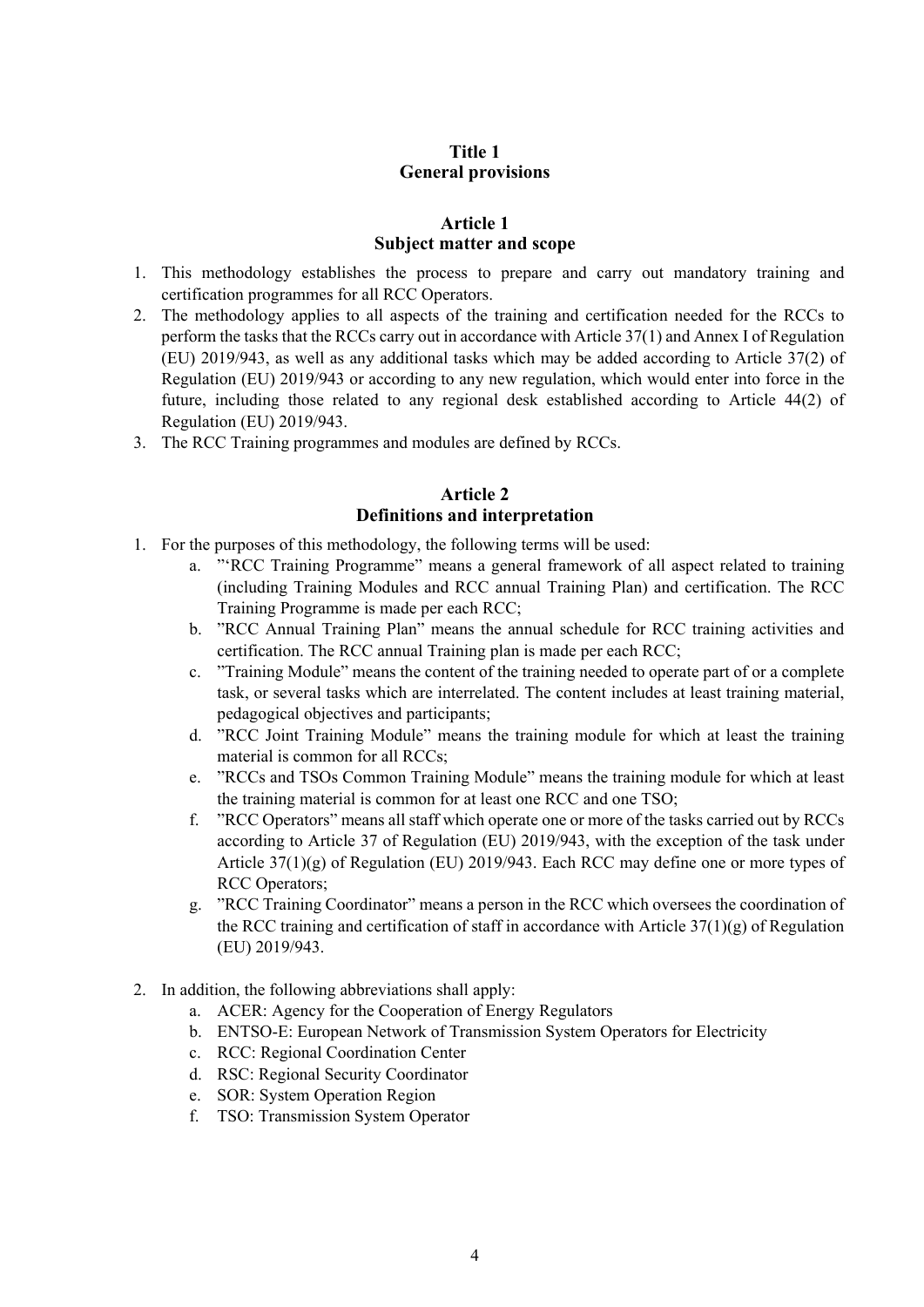# **Title 2 RCC Training of staff**

# **Article 3 RCC Training Coordinator**

- 1. Each RCC shall nominate at least one RCC Training Coordinator.
- 2. Each RCC shall define the roles and responsibilities of the Training Coordinator, which shall include at least:
	- a. Evaluation of the need for RCC Joint Training Modules and where needed, definition of RCC Joint Training Modules according to Article 5;
	- b. Definition of RCC and TSOs Common Training Modules according to Article 8;
	- c. Definition of RCC Joint Training Module formal authorisation processes according to Article 11;
	- d. Definition of the RCC Training Programme according to Article 4;
	- e. Definition of the RCC Annual Training Plan according to Article 4(2)(d);
	- f. Coordination and cooperation with TSO and RCC Training Coordinators according to Article 5(1), Article 7(1), Article 8(1) and Article 11(1).

## **Article 4 RCC Training Programme**

- 1. Each RCC shall establish an internal RCC Training Programme to ensure that the RCC Operators' knowledge is kept on a consistently high level to operate the tasks to be carried out, as described in the working arrangements elaborated in accordance with Article 39 of Regulation (EU) 2019/943.
- 2. The RCC Training Programme shall cover at least the following aspects:
	- a. All the tasks that the RCCs carry out in accordance with Article 37(1) and Annex I of Regulation (EU) 2019/943, as well as any additional tasks which may be added according to Article 37(2) of Regulation (EU) 2019/943 or according to any new regulation, which would enter into force in the future;
	- b. Roles and responsibilities in relation with the training activities and of the training coordinator;
	- c. Definition of types of RCC Operators, in accordance with Article 9 and 10;
	- d. Organization and execution procedure of training activities;
	- e. Establishment of an RCC Annual Training Plan (including RCC Joint Training Modules and RCC Joint Training Modules formal authorisation process as described in Article 5 and 10 and RCCs and TSOs Common Training Modules as described in Article 8.);
	- f. Procedure for the review and the update of the RCC Training Programme;
	- g. List of Training Modules (including RCC and TSO Common Training Modules and RCC Joint Training Modules).
- 3. Each RCC shall revise its Training Programmes at least annually; each RCC shall review its Training Programmes following significant changes to the RCC tasks which would affect the structure of the RCC Training Programme.
- 4. Each RCC shall update, as soon as possible, its training material to reflect any changes in operational circumstances, market rules, network configuration and system characteristics, with particular focus on new technologies, changing generation and demand patterns and market evolution.
- 5. Whenever a new task is planned on being implemented by the RCC, the RCC shall:
	- a. update of the RCC Training Programme of the relevant RCC, and
	- b. train and certify a sufficient number of RCCs Operators.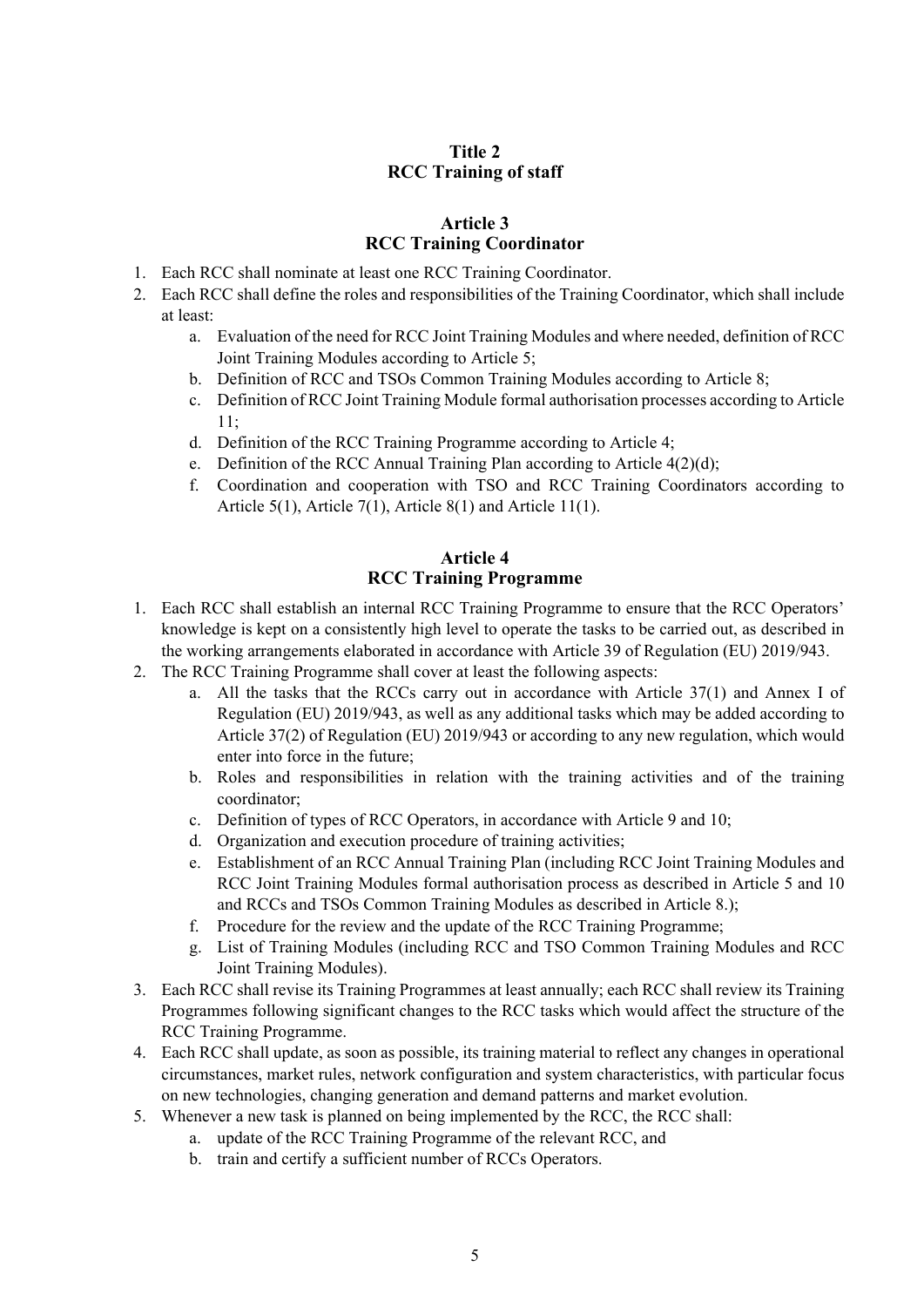# **Article 5 RCC Joint Training Modules**

- 1. RCC Joint Training Modules shall be organized by all RCCs at least for processes which are to be operated by RCCs on a pan-European Level.
- 2. When developing their Training Programmes, all RCCs' Training Coordinators shall evaluate together whether there is a need for RCC Joint Training Modules with other RCCs for any of the tasks that the RCCs carry out in accordance with Article 1.
- 3. When developing working arrangements in accordance with Article 39 ofRegulation (EU) 2019/943, for each task that the RCCs carry out in accordance with Article 1, all RCCs' Training Coordinators shall evaluate whether there is a need to organize RCC Joint Training Modules.
- 4. The RCC Joint Training Module shall be part of the RCC Training Programme of each RCC.
- 5. All RCCs shall organize regular joint meetings and workshops to ensure a well-established relationship between RCC Operators for a seamless cross-regional cooperation.

# **Article 6 RCC Joint Training Programme**

- 1. If RCC Joint Training Modules are defined according to Article 5, all RCCs shall establish RCC Joint Training Programmes.
- 2. The Joint Training Programme shall include at least a List of RCC Joint Training Modules.
- 3. In case of Pan-European processes as referred to in Article 5(2), the role and responsibilities of each RCC shall be specified in the Joint Training Programme.
- 4. Concerning the RCC Joint Training Modules, each RCC shall define the joint aspects of:
	- a. The Training material;
	- b. The training software environment, where relevant;
	- c. The teaching methods.
- 5. The Joint Training Programme shall take into account different types of RCC operators.
- 6. The Joint Training Programme shall not conflict with the RCC Training Programmes which are described in Article 4(2).
- 7. The Joint Training Programme's revision shall be done in accordance with the process outlined in Article 4(3).
- 8. Unless agreed otherwise by the RCCs, the RCC Joint Training Modules shall be carried out in English.

#### **Article 7 Cross-RCC Training coordination**

- 1. Where cross-RCC coordination between more than one and less than all RCCs is required in the processes of a task, the relevant Training Coordinators shall align the Training Module.
- 2. The alignment shall be done according to the level of coordination required:
	- a. Where the cross-RCC coordination requires some processes of the task to be the same, then the Training Coordinators shall ensure that the related aspects of the Training Modules and assessment in each RCC are the same;
	- b. Where the cross-RCC coordination requires alignment but does not require the processes to be the same, then the Training Coordinators shall ensure that the Training Modules can still be carried out efficiently.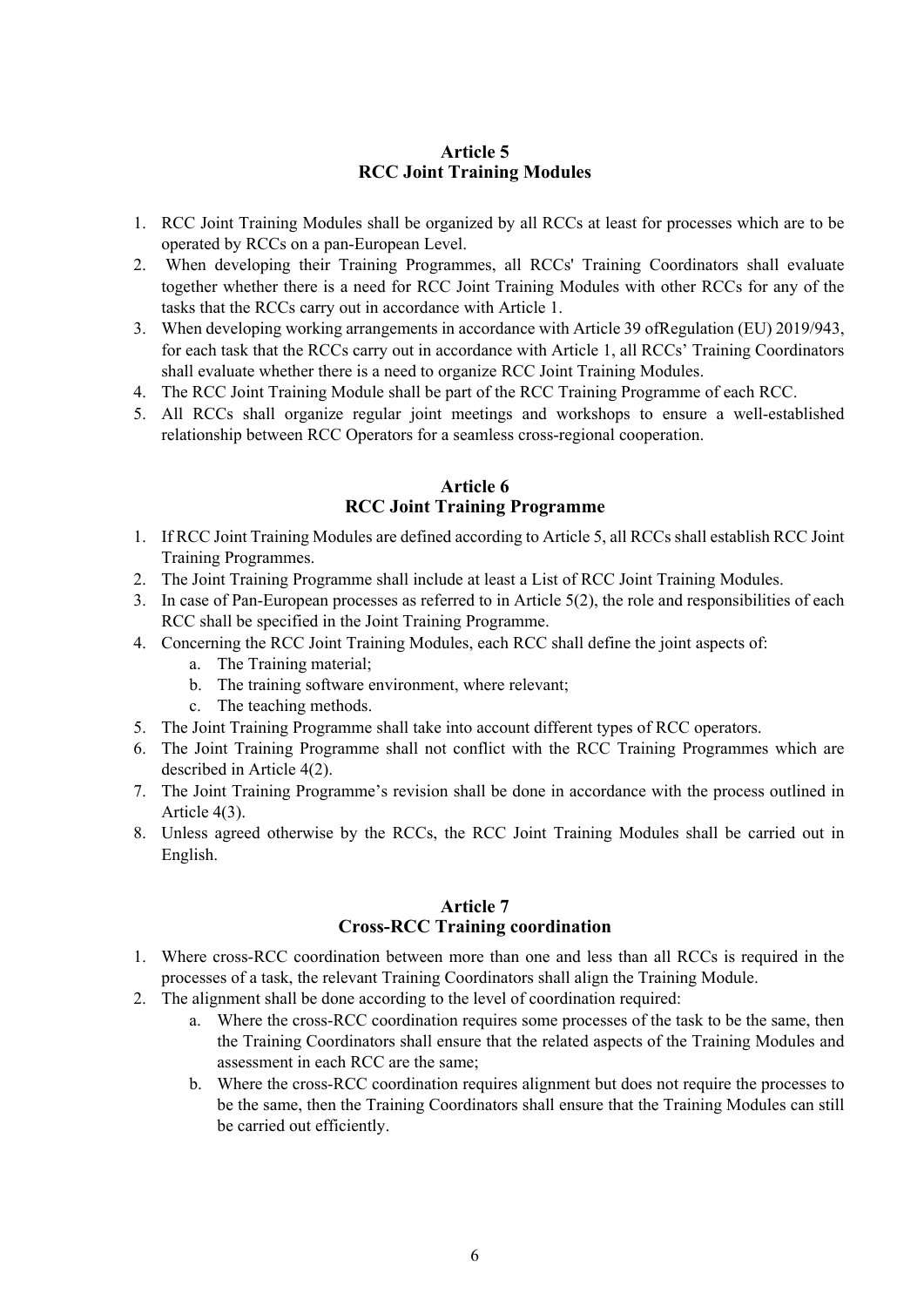# **Article 8 RCCs and TSOs Common Training Modules**

- 1. Training Coordinators of individual RCCs together with Training Coordinators of TSOs of the concerned SORs shall establish a working group, to define RCCs and TSOs Common Training Modules, according to at least:
	- a. The target group of the RCCs and TSOs Common Training Modules;
	- b. The Frequency and duration of the RCCs and TSOs Common Training Modules;
	- c. The Scope of the RCCs and TSOs Common Training Modules;
	- d. The execution of the RCCs and TSOs Common Training Modules;
	- e. The training type of the RCCs and TSOs Common Training Modules;
	- f. The concepts of the RCCs and TSOs Common Training Modules;
	- g. The content of the RCCs and TSOs Common Training Modules.
- 2. The working group, established pursuant previous paragraph, may develop the RCCs and TSOs Common Training Modules. The RCCs and TSOs Common Training Modules and the RCCs and TSOs common annual training plan shall be revised at least once a year by the working group.
- 3. Unless decided otherwise by the RCC, the RCCs and TSOs Common Training Modules shall be carried out in English.

# **Title 3 RCC Certification of staff**

# **Article 9 Organization and Structure of the Certification**

- 1. As part of their Training Programme, each RCC shall define a process of certification of RCC Operators. The scope of the certification is per each type of RCC Operator. The process of certification shall include at least:
	- a. Roles and responsibilities in relation with the certification activities;
	- b. Process and criteria for obtaining and maintaining the certified status including the required competence level and the required English language skills;
	- c. Documentation to be maintained to keep record of the status of the training and certification activities including keeping record of the certified staff.
- 2. The certification process is not required to refer to any official national or international certification standard.

# **Article 10 Requirements of the certification**

- 1. An RCC Operator shall not perform work in the scope of the tasks of his or her RCC without supervision of certified RCC Operators for the operation of the tasks for his or her RCC unless he or she is certified.
- 2. All RCC Operators shall be certified following a successful formal authorisation process which shall comprise an oral and/or written assessment(s) and/or practical assessment(s) with pre-defined success criteria in accordance with Article 9(1)(b).
- 3. Each RCC shall keep a copy of the formal authorisation results.
- 4. Each RCC shall record the period of validity of the certification issued to any RCC Operator.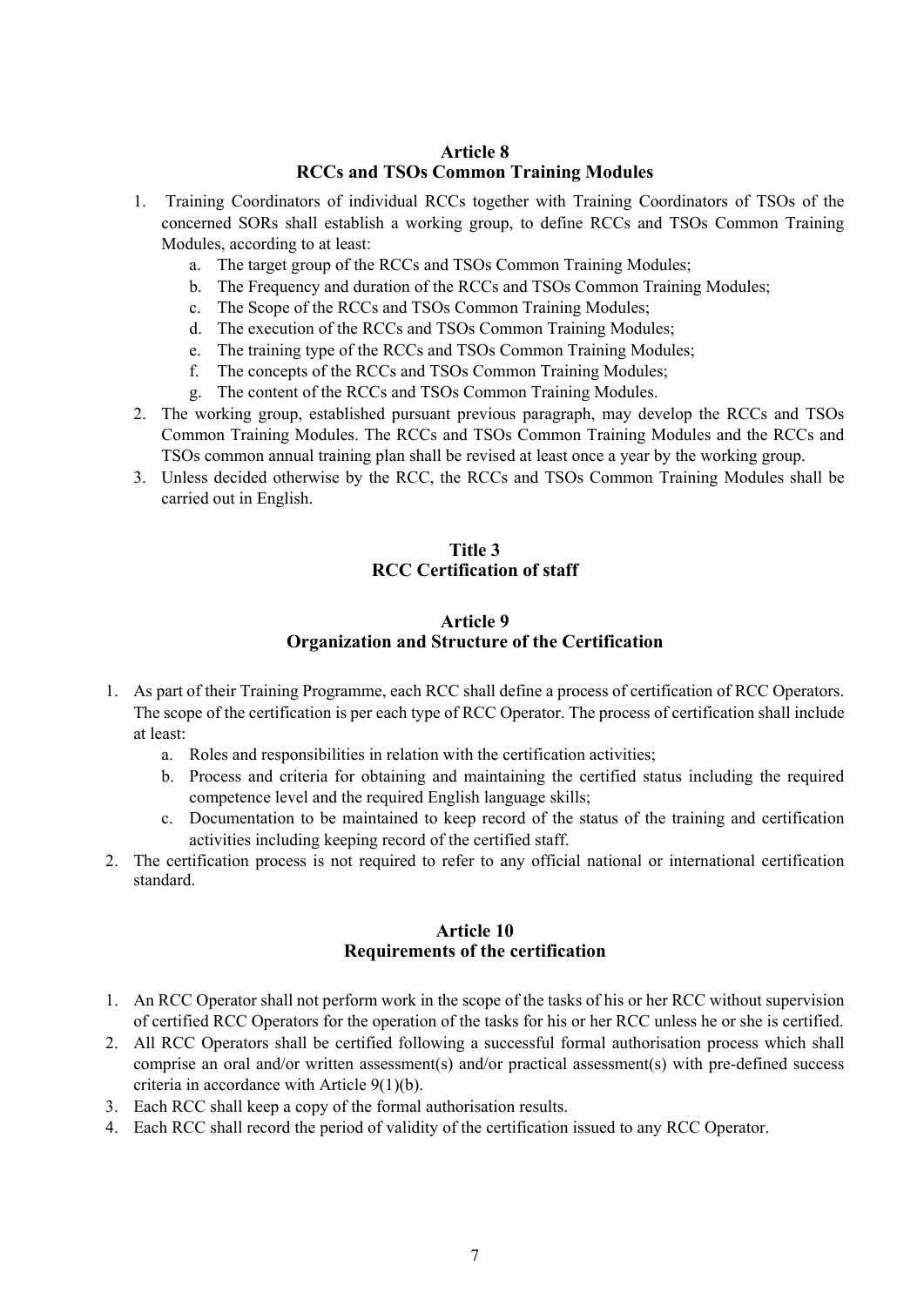5. The RCC shall determine the period of validity of the certification, which shall not exceed 5 years, but which may be extended based on criteria determined by each RCC and may take into account the participation of RCC Operators in a continuous Training Programme with sufficient practical experience.

## **Article 11 RCC Joint Training Module formal authorisation process**

- 1. For each of the RCC Joint Training Modules implemented according to Article 5, the RCC training Coordinators shall define a RCC Joint Training Modules formal authorisation process.
- 2. The RCC Joint Training Module formal authorisation process can be organized jointly between RCCs or individually per RCC as long as the formal authorisation process requirements are the same
- 3. For each Training Module formal authorisation process, pre-defined success criteria shall be defined by the Training Coordinators.
- 4. The RCC Joint Training Module formal authorisation process shall assess that the knowledge of the RCC Operator is sufficient to carry out tasks as described in the Training Module, according to the pre-defined success criteria above.
- 5. The documentation for the RCC Joint Training Module formal authorisation process shall be managed according to Article  $9(1)(c)$ .
- 6. RCC Joint Training Module formal authorisation process shall be included as part of the requirements of the certification.

# **Title 4 Final provisions**

# **Article 12 Roles and responsibilities**

- 1. Each RCC is responsible for the implementation of the methodology in accordance with Article 13.
- 2. Each RCC is responsible for ensuring that its staff is trained and certified in due time, in accordance with the methodology, for being able to operate all the tasks covered by Article 37(1) of Regulation (EU) 2019/943, as well as any additional tasks which may be added according to Article 37(2) or according to any new regulation which would enter into force in the future.
- 3. Each RCC shall define the types of RCC Operators needed for carrying out the RCC tasks. According to the individual RCC operational organization, needs and regional specificities, the type of RCC operators may be different within an RCC.
- 4. The type of RCC Operators can be different between the RCCs.
- 5. In case of RCC Joint Training or Cross RCC training coordination or RCCs and TSOs Common Training Modules, the staff training and certification shall remain under the individual responsibility of each RCC.